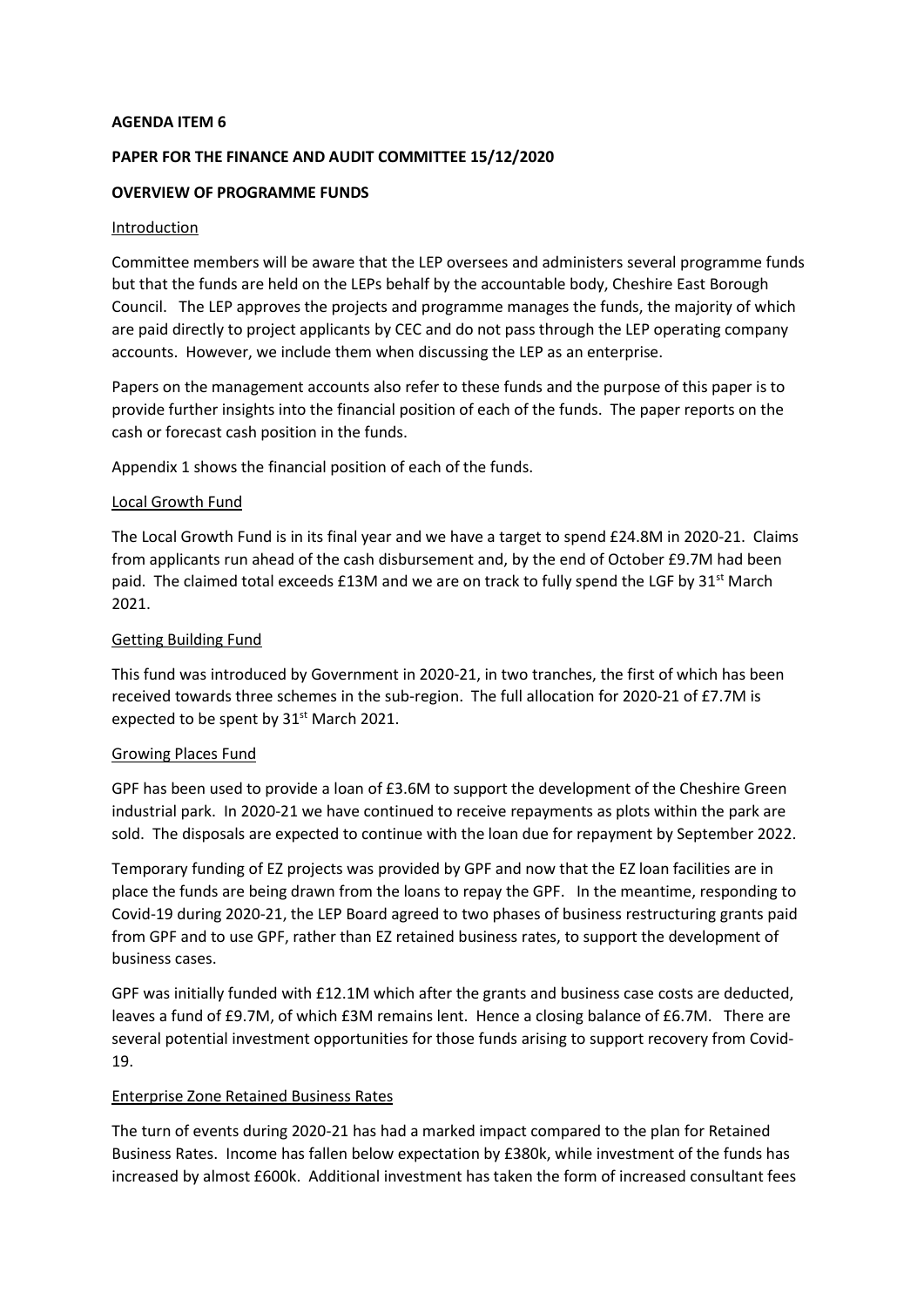to support investment into new projects and to develop proposals for the Growth Corridor. Having "freed" up funds by switching the costs of business case preparation to GPF, £600k was committed as grant to the support of the Accelerate Skills programme. These responses have as at the 31<sup>st</sup> March 2021, left the available EZ balance close to being exhausted and which will need to rebuild over 2021-22 and 2022-23.

The outlook for EZ retained business rates is predicated on the new projects coming on stream which have been financed by the EZ loans arranged with the Local Authorities. Drawdowns begin in 2020 and interest accrues in 2020-21 and 2021-22 before repayments commence in 2022-2023. Appendix 2, provides a summary of the expected annual cash flows and on which transfers to for the operating company for 2021-22 budgets will be based. The current assumptions used to prepare the table will be kept under review. Valuations which underpin the expected business rates income remain to be completed by the VOA, and each project will need to be updated as each valuation is completed. The recent budget reduced the PWLB interest rates by 1% which is not yet reflected in the interest charges. This will not reduce the expected repayments but instead the interest element thereby hastening the repayment of the loans. The benefit will therefore appear in the latter years of the programme.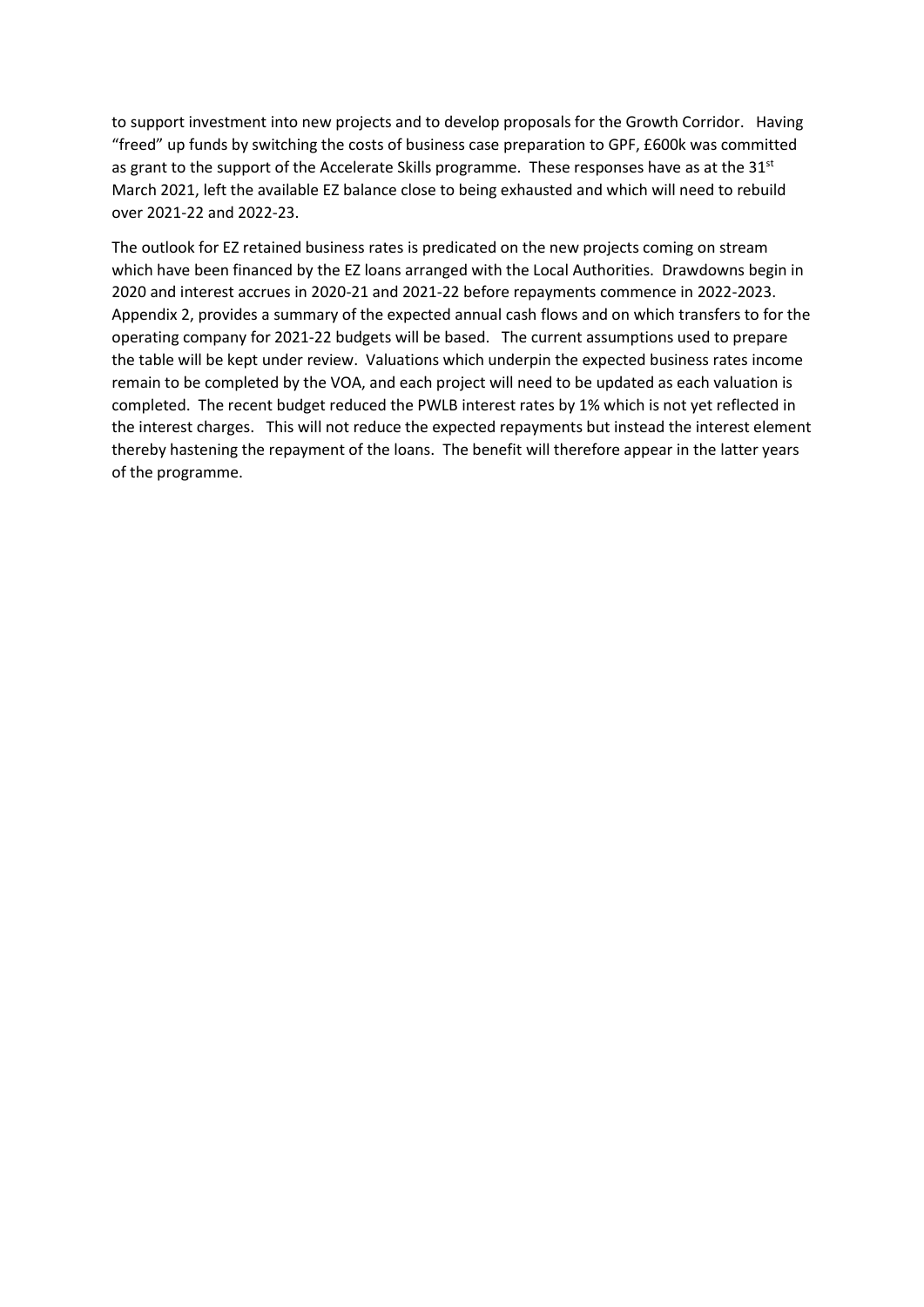## Appendix 1

| <b>Cheshire &amp; Warrington Local Enterprise Partnership</b> |                               |                          |              |
|---------------------------------------------------------------|-------------------------------|--------------------------|--------------|
| <b>Funds held by CEC £000</b>                                 | 01/10/2020<br><b>Forecast</b> | 2020/21<br><b>Budget</b> | $+/-$        |
| <b>Local Growth Fund Capital</b>                              |                               |                          |              |
| <b>Opening Balance</b>                                        | 3,999                         | $\mathbf 0$              | 3,999        |
| Receipts                                                      | 26,192                        | 24,800                   | 1,392        |
| Payments (Enter as -ve)                                       | (30, 191)                     | (24, 800)                | (5, 391)     |
| <b>Closing Balance</b>                                        | 0                             | 0                        | 0            |
| <b>Get Building Fund Capital</b>                              |                               |                          |              |
| <b>Opening Balance</b>                                        | $\mathbf{0}$                  | 0                        | $\mathbf{0}$ |
| Receipts                                                      | 7,750                         | $\bf{0}$                 | 7,750        |
| Payments (Enter as -ve)                                       | (7, 750)                      | $\bf{0}$                 | (7, 750)     |
| <b>Closing Balance</b>                                        | 0                             | $\bf{0}$                 | $\bf{0}$     |
| <b>Growing Places Fund Capital</b>                            |                               |                          |              |
| <b>Opening Balance</b>                                        | 3,485                         | 3,485                    | $\mathbf{0}$ |
| Receipts                                                      | 6,063                         | 7,820                    | (1,757)      |
| <b>Cheshire Green</b>                                         | 203                           | 203                      | O            |
| CEC EZ Loan                                                   | 2,726                         | 3,873                    | (1, 147)     |
| CWaC EZ Loan                                                  | 3,134                         | 3,744                    | (610)        |
| Payments (enter as -ve)                                       | (2,850)                       | (1,757)                  | (1,093)      |
| <b>EZ Agreements</b>                                          | $\mathbf{0}$                  | (1,757)                  | 1,757        |
| <b>Business Restructuring Grants</b>                          | (1,650)                       |                          |              |
| <b>Transport Business Cases</b>                               | (1,200)                       | $\mathbf{0}$             | (1,200)      |
| <b>Closing Balance</b>                                        | 6,698                         | 9,548                    | (2,850)      |
| <b>Enterprise Zone Retained Business Rates - Resource</b>     |                               |                          |              |
| <b>Opening Balance</b>                                        | 796                           | 737                      | 59           |
| Receipts                                                      | 1056                          | 1436                     | (380)        |
| Payments (enter as -ve)                                       | $-1848$                       | $-1279$                  | (569)        |
| LA Match                                                      | $-125$                        | $-125$                   | $\theta$     |
| Programme Funds                                               | $-300$                        | $-185$                   | (115)        |
| <b>LEP Operations</b>                                         | $-468$                        | $-469$                   | 1            |
| <b>Accelerate Grant</b>                                       | $-600$                        | $\overline{0}$           | (600)        |
| <b>EZ Projects</b>                                            | $-280$                        | $-500$                   | 220          |
| <b>EZ Loan Fees</b>                                           | $-75$                         | 0                        | (75)         |
| <b>Closing Balance</b>                                        | 4                             | 894                      | (890)        |